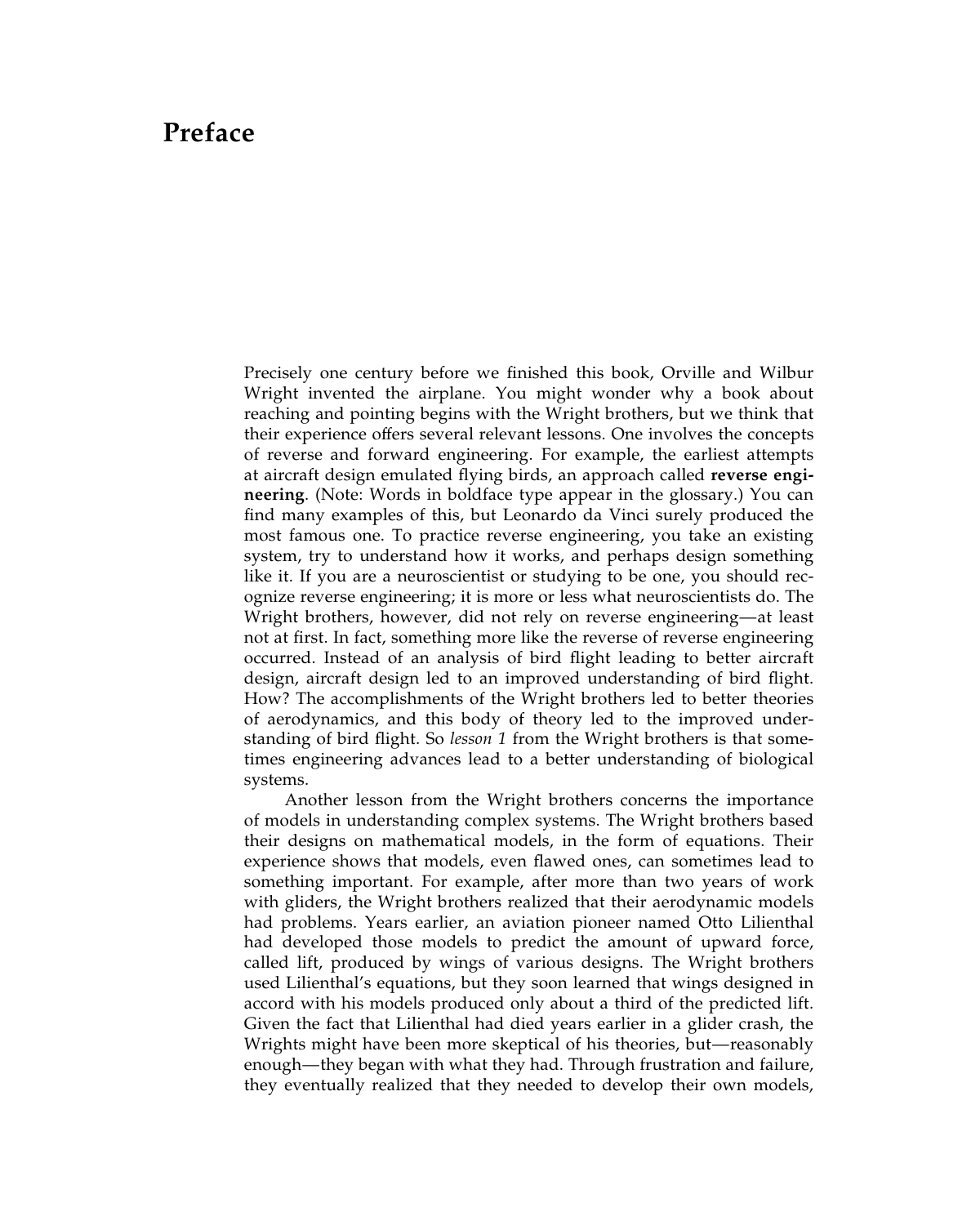and—in an astounding leap into modernity—they built a wind tunnel to test their theories. As a result, the Wright brothers developed better mathematical and physical models of airplane wings. Lesson 2 from their experience, then, is that models can help in understanding the behavior of complex systems, but they need to be both tested and improved.

After the Wright brothers had solved the lift problem, their glider experienced continued difficulties with stability and control. Thus, lesson 3 regards stability and control, problems with which the Wrights struggled for four years. Stability and control are general problems for moving systems, and your motor system is no exception. Temporarily stymied, Wilbur Wright returned to an examination of bird flight. That is, in a tight spot he resorted to reverse engineering. Wright noticed that bird wings warp during flight and, fiddling around with a flexible box, he saw how wing surfaces could warp in a similar way. Through such observations, the Wright brothers developed wing-warping controls to promote aircraft stability. Lesson 4: Combining reverse and forward engineering seems like a good idea.

After that breakthrough, the Wrights' glider no longer behaved erratically. Stability had been achieved, but problems remained with control. When, as pilots, the Wright brothers made maneuvers that should have turned the glider to the left, it often slid to the right instead. The addition of vertical tail fins alleviated that problem but generated new problems with stability. At that point, the Wright brothers must have begun to wonder whether stability and control were mutually exclusive. It is tempting in such situations to break down a complex system into its components and, by better understanding how each part works, hope to comprehend the overall system. This approach, called reductionism, has its place in understanding complex systems. However, the Wrights' biggest breakthrough came from enlarging the problem, not from reducing it. They recognized that it made no sense to study turning left or right in isolation from rolling the plane along its long axis; they saw that airplanes turn by rolling. If you want to turn an airplane to the right, you roll it so that its right wing rotates downward. This clockwise roll changes the direction of lift to the right, and the plane moves in that direction. Lesson 5, then, is that complex systems can be understood only at the systems level; reductionist methods help, but only in a limited way.

## And the Rest Is History

In late 1903, Orville Wright took off on the first powered flight. He flew about 35 m, moving at less than 10 km/hour. The era of aeronautics had begun. (The era of really small seats and screaming infants followed shortly thereafter.) It is difficult in hindsight to appreciate the magnitude of the Wright brothers' breakthrough, but a few facts might help: Just 5 years later, Wilbur Wright flew his plane for 2 hours; 8 years later, a pilot flew across North America; 24 years after the first flight, a pilot flew an airplane from New York to Paris; and just 65 years after the Wright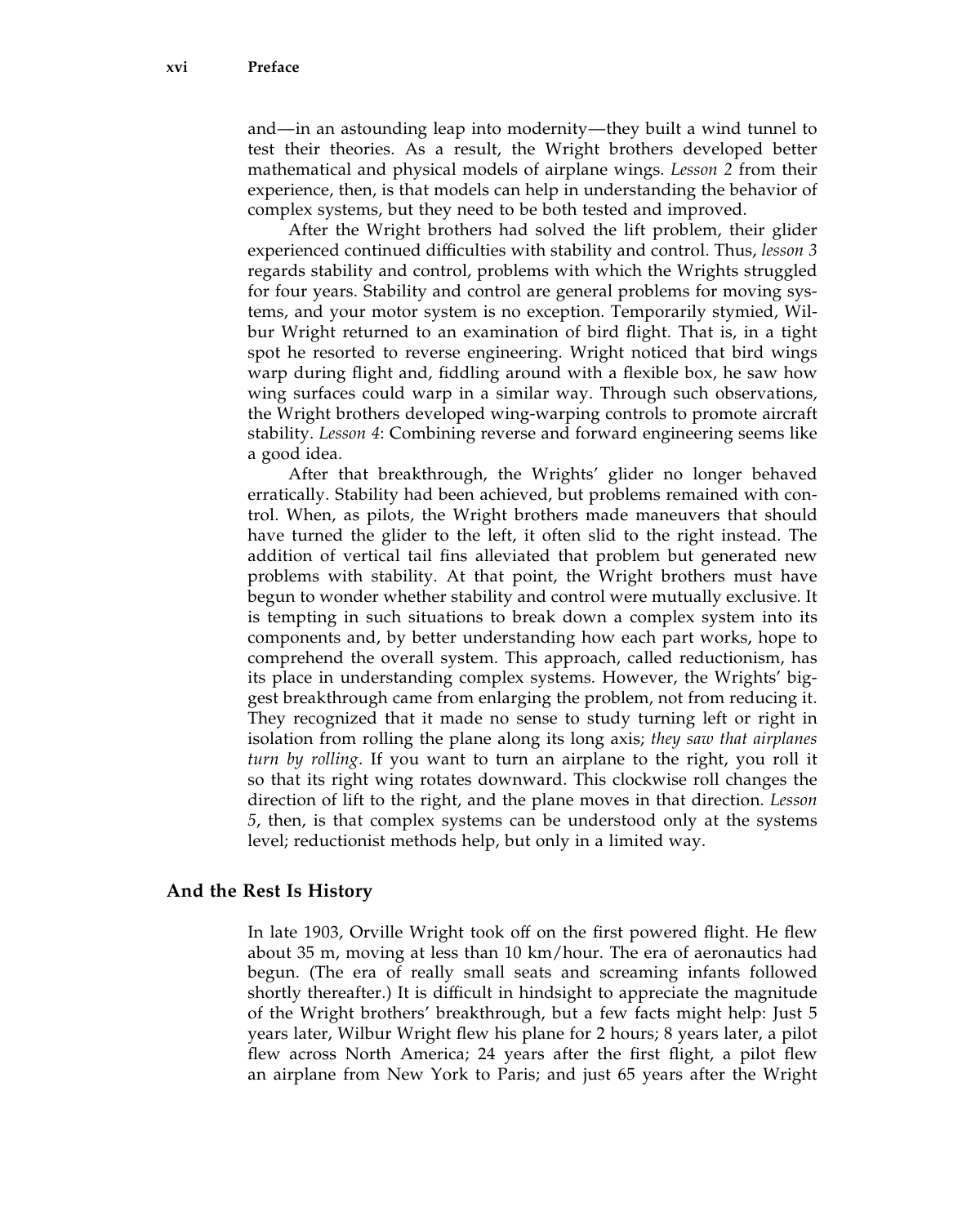brothers' plane first took off—within the lifetime of many people—the aerodynamic theories that they pioneered allowed three people to return safely from a voyage around the moon.

The Wrights' breakthrough resulted from three factors that can help you understand the neurobiology of reaching and pointing movements: combining reverse and forward engineering, joining theory in the form of mathematical modeling with empirical testing, and a systems-level approach. The Wright brothers' success depended on the combination of these factors. For example, most of their competitors had envisioned controlling aircraft through a system of rudders, by analogy with ships at sea. Unlike the Wright brothers, those engineers did not test their models in wind tunnels. If they had, they might have realized that a maritime analogy has little relevance to flying machines. Remember that airplanes turn by rolling. Rudders can control watercraft because a ship's buoyancy makes rolling largely irrelevant to turning (although too much roll can, of course, make for a bad day). Lesson 6: Do not go out to sea in bad weather (see Sebastian Junger, A Perfect Storm: A True Story of Men Against the Sea, Norton, New York, 1997).

## How to Use this Book

This book draws on information from a broad range of academic disciplines. To help you follow the discussion of topics outside your field of study, five appendices provide brief ''refreshers'' on some fundamentals of biology, anatomy, mathematics, physics, and neurophysiology. (The best part is, no one will know if you consult the refreshers. We suggest that you deny—under oath, if necessary—consulting any of them.)

Because of the book's computational nature, we have made supplemental material available on the Internet. These ''web documents'' provide source code for most of the simulations, step-by-step derivations of certain mathematical formulations, and expanded explanations of particular concepts. The documents are currently available at the Universal Resource Locator (URL) www.bme.jhu.edu/~reza, the Reza Shadmehr home page. In the event that the URL changes, an Internet search for the text string ''Reza Shadmehr Home Page'' should lead you to these documents.

For cross references within the book, a link such as ''see section 1.2.3'' or (section 1.2.3) indicates that you might look for further explanation or background information under the third subheading of the second main heading in chapter 1. Figure 1.2 refers to the second figure in chapter 1. Box 1.2 corresponds to the second box in chapter 1. A glossary contains some brief definitions of technical terms and concepts, and you can find words that appear in the text in boldface type defined there.

Note that we do not aim to present a comprehensive summary of the motor system, motor learning, or even the scientific literature on reaching and pointing movements. Many of the topics taken up—and not a small number of those omitted—deserve book-length treatment. Nearly all of the major topics presented in this book are already, or someday will be,